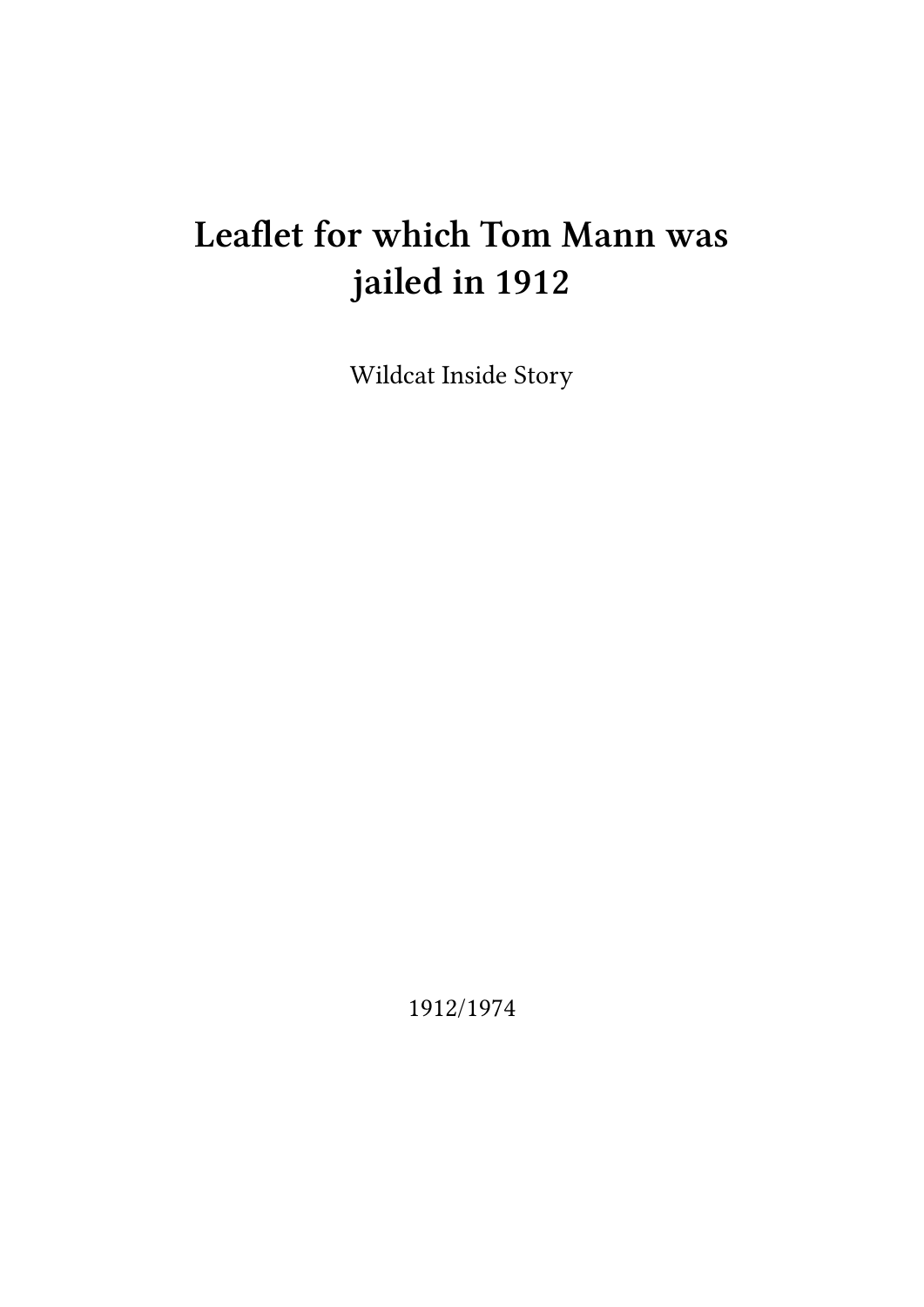## **Contents**

|--|--|--|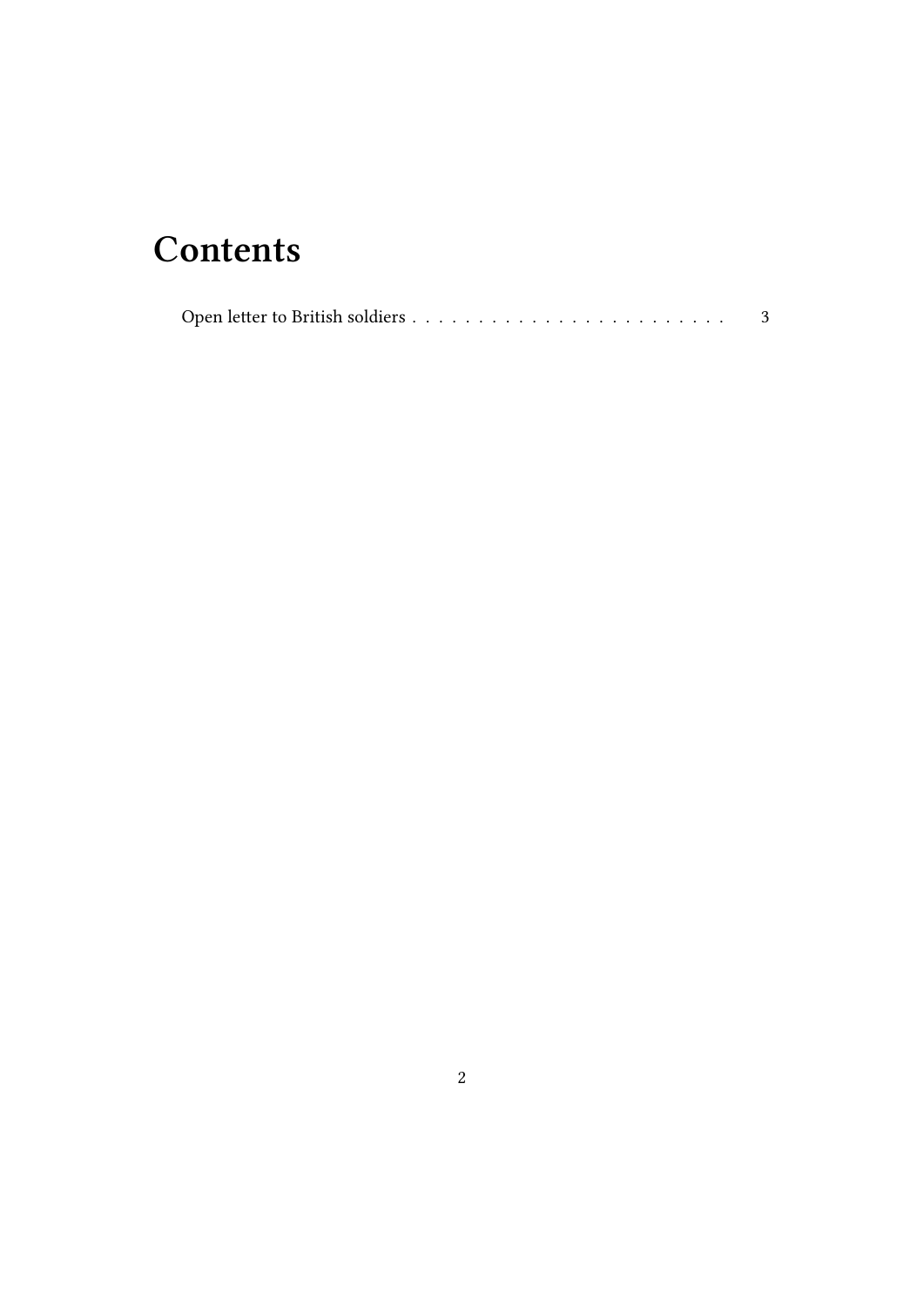The first issue of The Syndicalist reprinted a 'Don't Shoot' letter originally published in The Irish Worker and written by a Liverpool building worker. Then a railway worker, Fred Crowsley, had it reprinted and personally distributed copies to soldiers at Aldershot. He was arrested, tried and sentenced to four months. The editor of The Syndicalist, Guy Bowman, was given nine months and the printers, the Becks, of Walthamstow, got six. Tom Mann, chairman of the Industrial Syndicalist Education League which published The Syndicalist, was charged, like the others, under the 1797 Act. He wrote: February 1912, all of the miners had downed tools. In Manchester, where I then was, the authorities were having premises prepared as temporary barracks, and were concentrating military forces a few miles out of the city. At public meetings, I drew attention to this,…I also directed attention to the imprisonment of my comrades, read the "Don't Shoot" letter and declared I believed in every sentence of it. Thereupon, I was arrested and sentenced to six months!

Tom Mann was released after seven weeks of public pressure.

## **Open letter to British soldiers**

This letter to British soldiers, reprinted from Sheldrake's Military Gazette (Aldershot), of March 1, 1912, is the subject of the charge against Crowsley, Guy Bowman, the Beck brothers, and Tom Mann. Read and judge for yourselves. Let the voice of the People be heard!

Men! Comrades! Brothers!

You are in the Army.

So are We. You in the Army of Destruction. We in the Industrial, or Army of Construction.

We work at mine, mill, forge, factory, or dock, producing and transporting all the goods, clothing, stuffs, etc. which make it possible for people to live.

You are Working Men's Sons.

When We go on Strike to better Our lot, which is the lot also of Your Fathers, Mothers, Brothers, and Sisters, YOU are called upon by your officers to MURDER US.

## **Don't do it!**

You know how it happens — always has happened.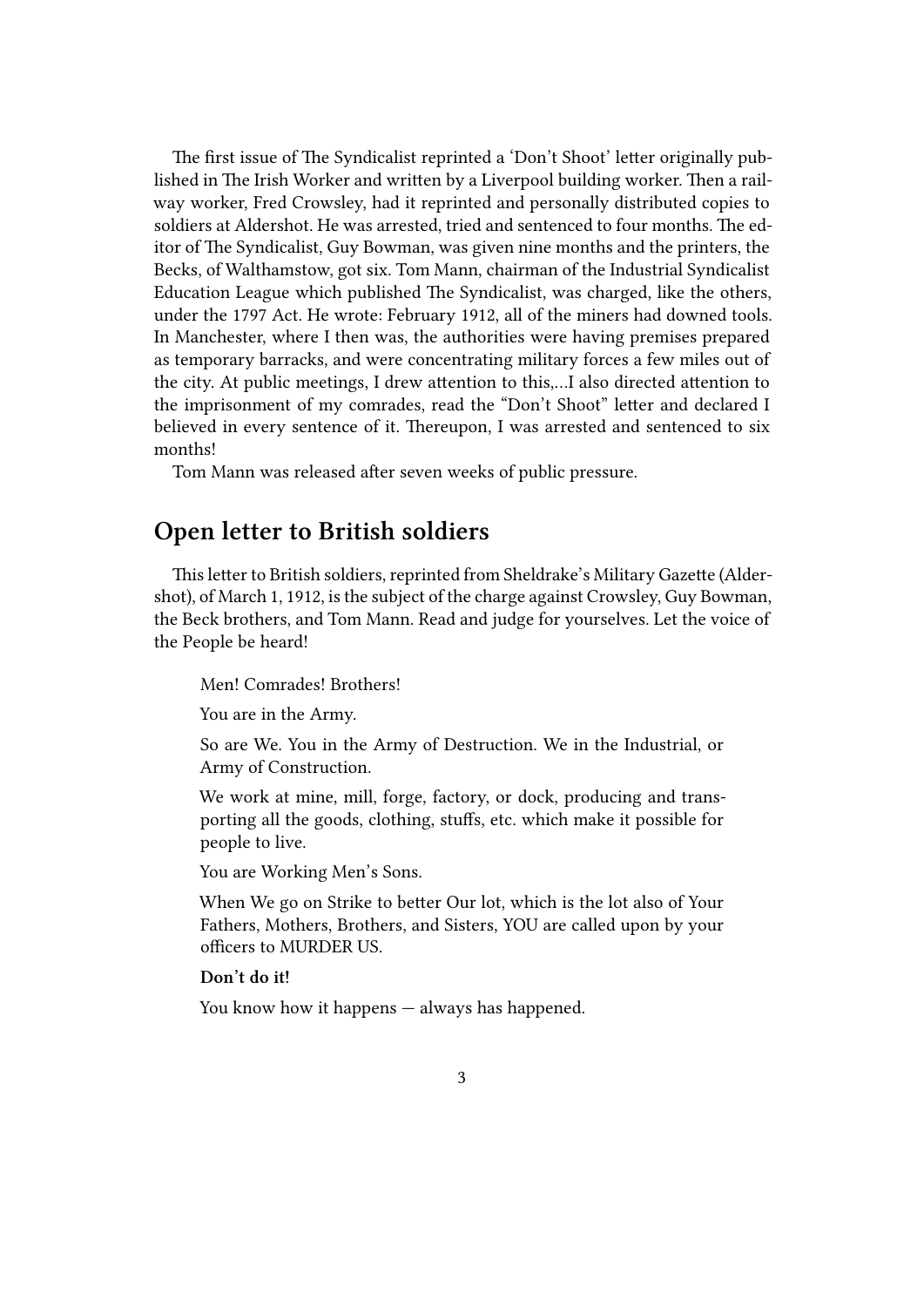We stand out as long as we can. Then one of our (and your) irresponsible Brothers, goaded by the sight and thought of his and his loved ones' misery and hunger, commits a crime on property. Immediately You are ordered to Murder Us, as You did at Mitchelstown, at Featherstone, at Belfast.

Don't You know that when You are out of the colours, and become a "Civy" again, that You, like Us, may be on Strike, and You, like Us, be liable to be Murdered by other soldiers.

Boys, Don't Do It!

"Thou Shalt Not Kill," says the Book.

Don't Forget That!

It does not say, "unless you have a uniform on."

No! **Murder is murder**, whether committed in the heat of anger on one who has wronged a loved one, or by pipe clayed Tommies with a rifle.

Boys, Don't Do It!

Act the Man! Act the Brother! Act the Human Being!

Property can be replaced. Human life, never!

The Idle Rich Class, who own and order you about, own and order us about also. They and their friends own the land and means of life of Britain.

You Don't. We Don't.

When We kick, they order You to Murder us.

When You kick, You get court-martialed and cells.

Your fight is Our fight. Instead of fighting Against each other, We should be fighting with each other.

Out of Our loins, Our lives, Our homes, You came.

Don't disgrace Your Parents, Your Class, by being the willing tools any longer of the Master Class.

You, like Us, are of the Slave Class. When We rise, You rise; when We fall, even by your bullets, Ye fall also.

England with its fertile valleys and dells, its mineral resources, its sea harvests, is the heritage of ages to us.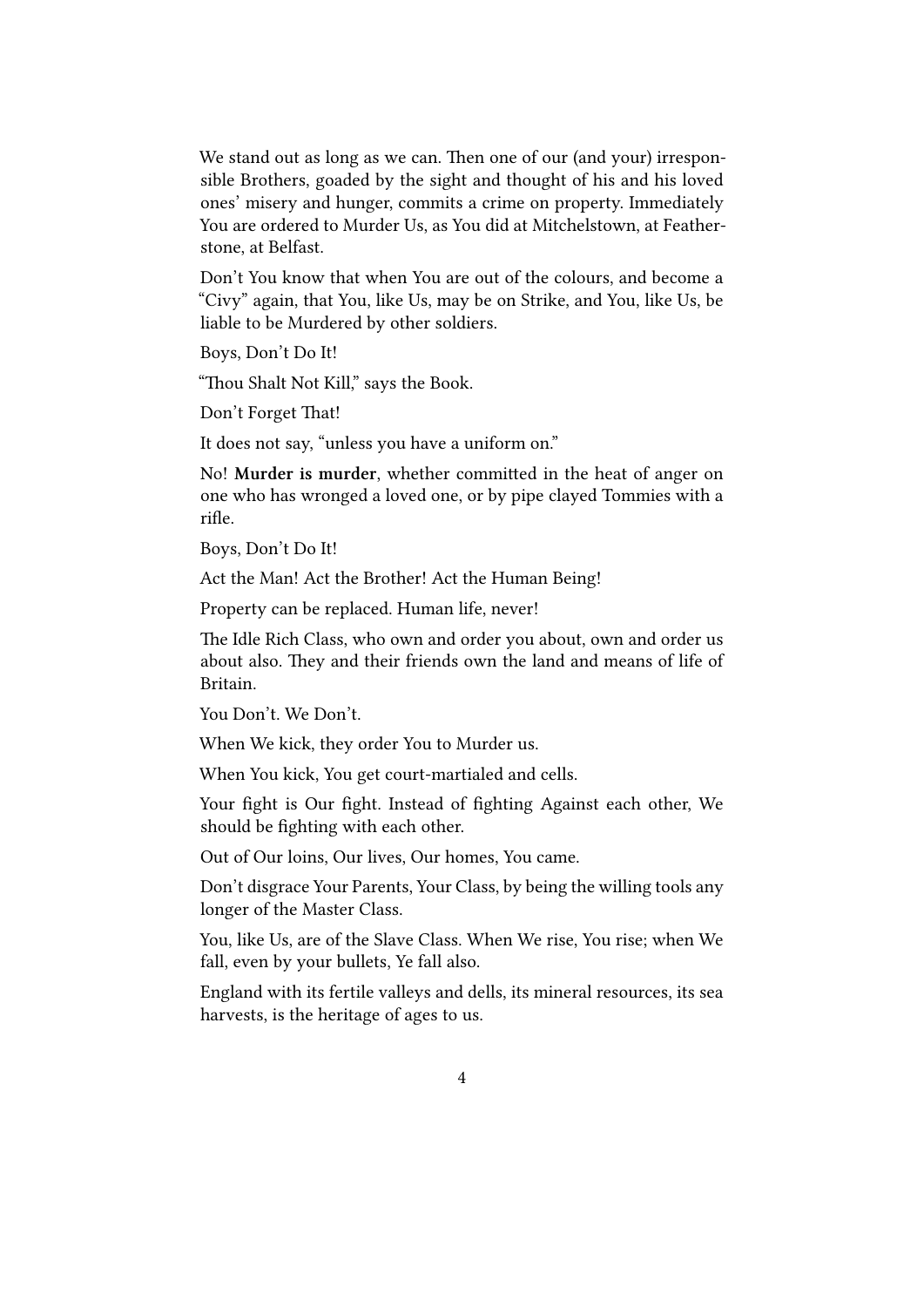You no doubt joined the Army out of poverty.

We work long hours for small wages at hard work, because of Our poverty. And both Your poverty and Ours arises from the fact that Britain with its resources belongs to only a few people. These few, owning Britain, own Our jobs. Owning Our jobs, they own Our very Lives.

Comrades, have We called in vain? Think things out and refuse any longer to Murder Your Kindred. Help Us to win back Britain for the British, and the World for the Workers.